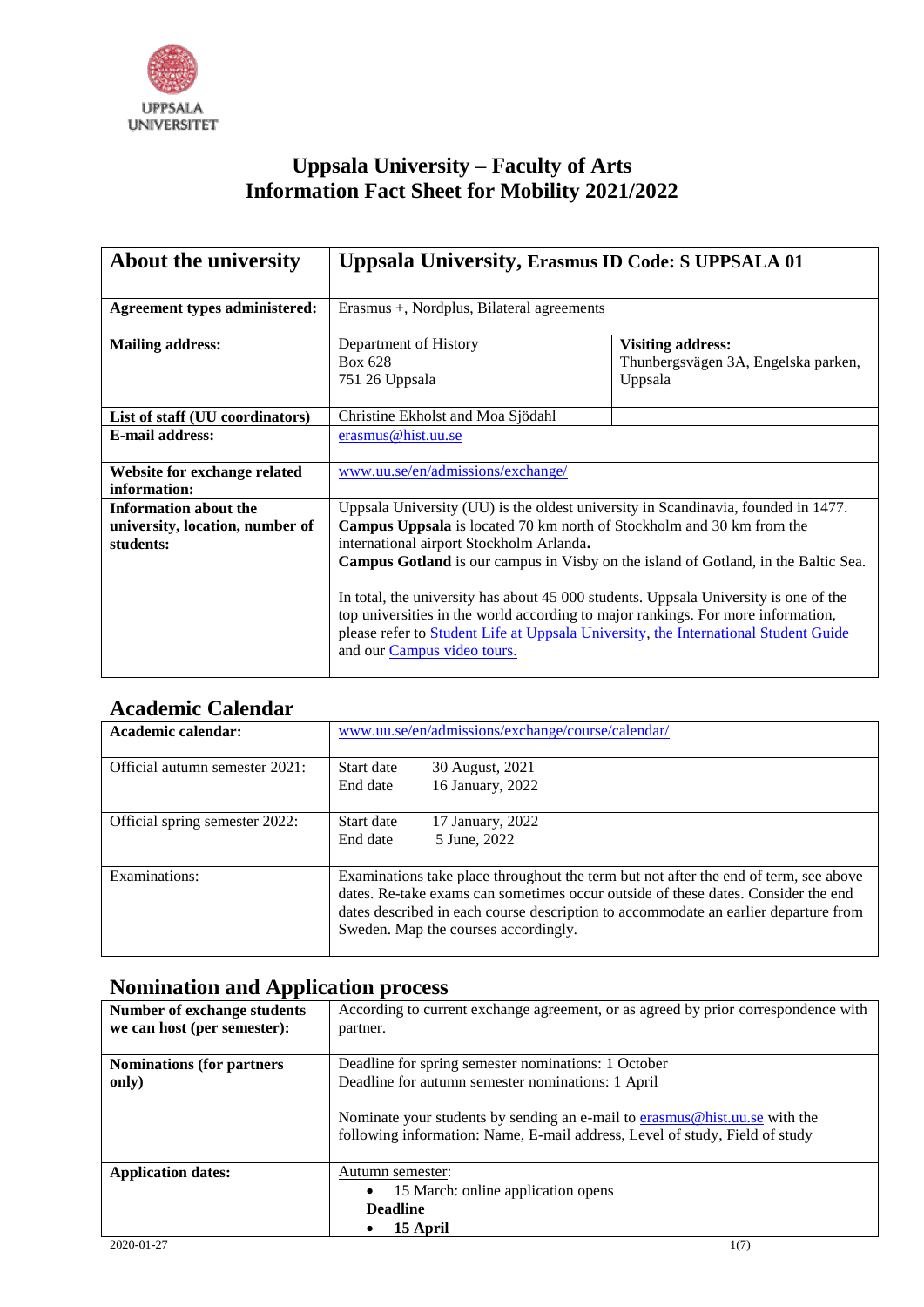

|                                                                        | Spring semester:<br>15 September: online application opens<br><b>Deadline</b><br>15 October                                                                                                                                                                                  |
|------------------------------------------------------------------------|------------------------------------------------------------------------------------------------------------------------------------------------------------------------------------------------------------------------------------------------------------------------------|
| <b>Online application:</b>                                             | The link to the application portal will be emailed out to nominated students shortly<br>before the application period opens.<br><b>Please note:</b> Online application closes automatically at 23.59 Swedish time on the                                                     |
|                                                                        | dates given above.<br>More details can also be found here:<br>www.uu.se/en/admissions/exchange/application/                                                                                                                                                                  |
| <b>Application material:</b>                                           | The online application will require students to prepare the following items:<br>Official Transcript of Records in English only, pdf only<br>Course proposal (see information in Course selection)<br>Photo, jpeg (no special requirements, will not be published nor shared) |
| Students will be notified if their<br>application has been successful: | Autumn semester: by mid-June<br>by late November/early December<br>Spring semester:                                                                                                                                                                                          |
|                                                                        | By email from: erasmus@hist.uu.se<br>Please make sure students can accept emails from this address.                                                                                                                                                                          |

## **Academic Information**

| Number of credits that           | <b>Full-time workload: 30 credits</b>                                                    |
|----------------------------------|------------------------------------------------------------------------------------------|
| undergraduate and Master's       | Minimum: 22.5 credits*                                                                   |
| students need to complete per    | Maximum: 37.5 credits                                                                    |
| semester:                        |                                                                                          |
|                                  | *Please note, the Swedish Migration Agency requires students to be accepted to           |
|                                  | full-time studies to issue residence permits for non-EU/EES students. Full-time          |
|                                  | study means 30 credits (or higher education points) per term.                            |
|                                  |                                                                                          |
| <b>Course selection:</b>         | In their application, students can select up to eight (8) courses in order of preference |
|                                  | and priority. The students should be prepared to show how they meet the entry            |
|                                  |                                                                                          |
|                                  | requirements for the selected courses by providing details from their own transcript.    |
|                                  | We recommend using the filter on the right hand side of the course catalogue to          |
|                                  | narrow the list down to what is most appropriate to the student's level of education     |
|                                  | and area of study.                                                                       |
|                                  |                                                                                          |
|                                  | Students coming to Uppsala on agreements with the Faculty of Arts must take              |
|                                  | at least 50 % of their courses with the Faculty of Arts.                                 |
|                                  | Useful information about courses for exchange students is listed here:                   |
|                                  | www.uu.se/en/admissions/exchange/course/                                                 |
|                                  | <b>Courses offered specifically at Campus Gotland</b>                                    |
|                                  |                                                                                          |
|                                  | We will try to only admit students to fulltime studies with courses that do not have     |
|                                  | major overlaps.                                                                          |
|                                  |                                                                                          |
| Subject areas with restrictions: | Business Studies courses - entry requirements vary considerably. Please<br>$\bullet$     |
|                                  | note the early application deadline!                                                     |
|                                  | Economics – no courses available from the Department of Economics.<br>٠                  |
|                                  | Government courses - limited space on certain courses<br>$\bullet$                       |
|                                  | Law courses - entry requirement of a minimum of two years of prior full                  |
|                                  | time Law studies.                                                                        |
|                                  |                                                                                          |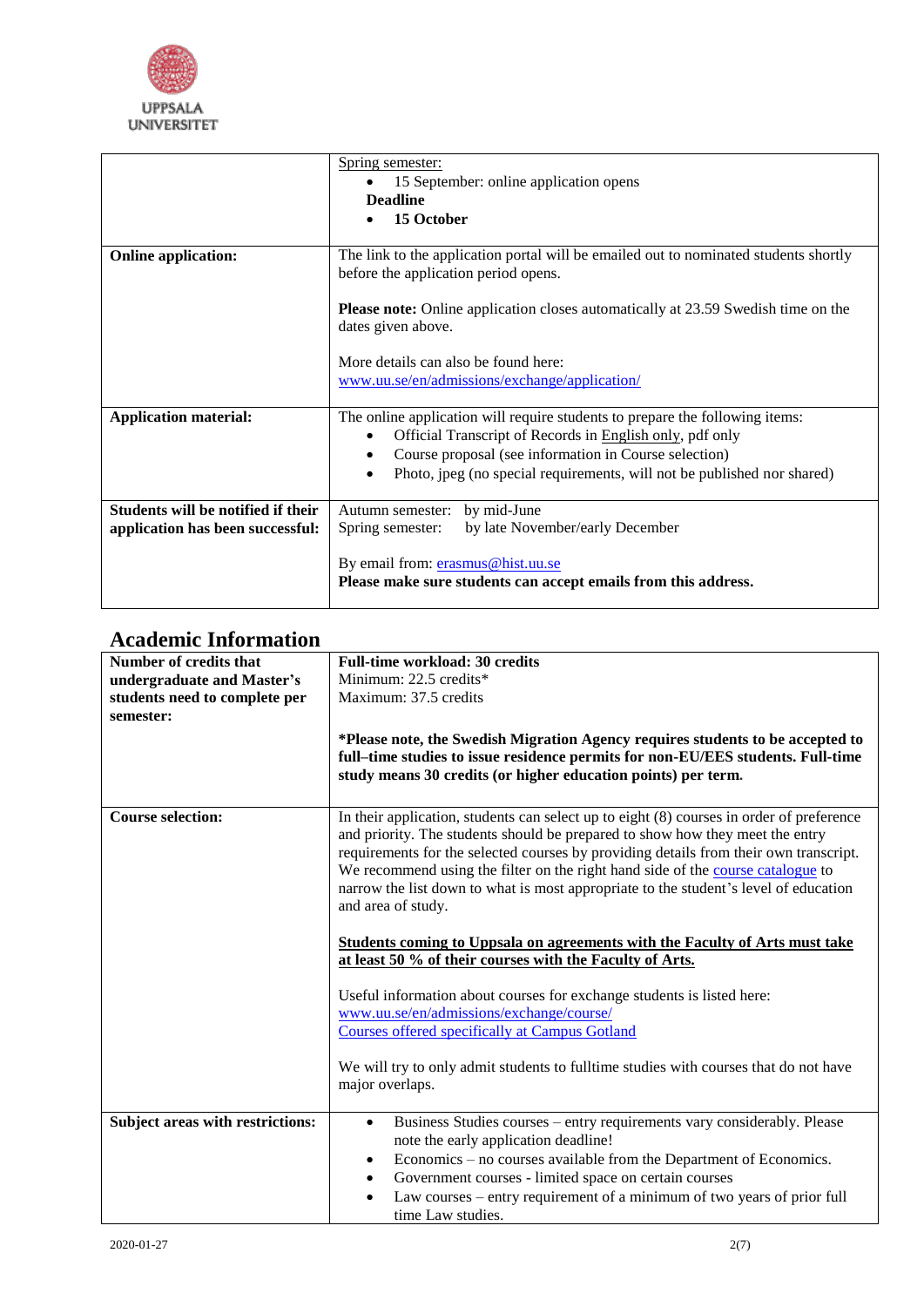

|                                                                        | Medicine courses – no entry-level courses are taught in English. Students<br>must have a strong academic background within Medicine and meet the<br>entry requirements described in the course description.<br>Natural Sciences courses including Physics, Chemistry, Biology and<br>Engineering - few to no entry-level courses taught in English. Students must<br>have a strong academic background within these subjects and meet the entry<br>requirements described in the course description.<br>Philosophy courses - only few courses available with high entry<br>requirements<br>Psychology courses - only a few courses taught in English with limited<br>spaces<br>Sociology courses - no courses at Bachelor level are taught in English<br>Places on courses taught in Swedish for those with enough Swedish<br>$\bullet$<br>language skills can be offered if there are vacancies. Students will be<br>notified of the decision only after the national (Swedish) admission process<br>has been completed. |
|------------------------------------------------------------------------|---------------------------------------------------------------------------------------------------------------------------------------------------------------------------------------------------------------------------------------------------------------------------------------------------------------------------------------------------------------------------------------------------------------------------------------------------------------------------------------------------------------------------------------------------------------------------------------------------------------------------------------------------------------------------------------------------------------------------------------------------------------------------------------------------------------------------------------------------------------------------------------------------------------------------------------------------------------------------------------------------------------------------|
| <b>Grading information</b>                                             | The grading scales used at Uppsala University can be found here:                                                                                                                                                                                                                                                                                                                                                                                                                                                                                                                                                                                                                                                                                                                                                                                                                                                                                                                                                          |
|                                                                        | http://www.uu.se/en/admissions/higher education in sweden/                                                                                                                                                                                                                                                                                                                                                                                                                                                                                                                                                                                                                                                                                                                                                                                                                                                                                                                                                                |
|                                                                        | ECTS grades are no longer offered to students due to a 2010 decision by the Vice-<br>Chancellor of Uppsala University.                                                                                                                                                                                                                                                                                                                                                                                                                                                                                                                                                                                                                                                                                                                                                                                                                                                                                                    |
| <b>Transcript of Records</b>                                           | A Transcript of Records will be sent by e-mail to the student and the coordinator 5<br>weeks after the semester has ended.                                                                                                                                                                                                                                                                                                                                                                                                                                                                                                                                                                                                                                                                                                                                                                                                                                                                                                |
| <b>Placement in students selected</b><br>courses?                      | Each course is assessed individually by the department responsible for giving the<br>course. In addition to academic entry requirements, courses may have a limited<br>number of places available and can therefore not be guaranteed.                                                                                                                                                                                                                                                                                                                                                                                                                                                                                                                                                                                                                                                                                                                                                                                    |
| <b>Information about course</b><br>registration and course<br>changes: | Course registration takes place during the first week of class if not already<br>coordinated by the relevant department. Registration procedures vary between<br>departments.                                                                                                                                                                                                                                                                                                                                                                                                                                                                                                                                                                                                                                                                                                                                                                                                                                             |
|                                                                        | <b>Please note:</b> Courses are definite at the time of admissions. Course changes can only<br>be made for specific academic reasons and cannot be guaranteed. There is no add-<br>and-drop period at Uppsala University. The last day to withdraw from a course is<br>three weeks after the course begins.                                                                                                                                                                                                                                                                                                                                                                                                                                                                                                                                                                                                                                                                                                               |
| <b>Student account</b>                                                 | Student accounts must be activated with photo ID at the beginning of each semester.<br>An active account gives student access to courses, schedules and wi-fi services in<br>university-owned buildings. Please note that for special circumstances remote<br>activation might be made possible.                                                                                                                                                                                                                                                                                                                                                                                                                                                                                                                                                                                                                                                                                                                          |

# **Language requirements and language courses**

| <b>Language requirements</b> | Applicants will be asked to evaluate their level of English (or Swedish for those<br>planning to take courses taught in Swedish) in the application form. We request that<br>partner coordinators discuss with their applicants that at least a B2 level on the<br>Common European Framework of Reference for Languages is the level the students<br>can manage.                                                                                                                                                                         |
|------------------------------|------------------------------------------------------------------------------------------------------------------------------------------------------------------------------------------------------------------------------------------------------------------------------------------------------------------------------------------------------------------------------------------------------------------------------------------------------------------------------------------------------------------------------------------|
|                              | <b>Definition of level B2:</b><br>"Can understand the main ideas of complex text on both concrete and abstract topics,<br>including technical discussions in his/her field of specialisation. Can interact with a<br>degree of fluency and spontaneity that makes regular interaction with native speakers<br>quite possible without strain for either party. Can produce clear, detailed text on a<br>wide range of subjects and explain a viewpoint on a topical issue giving the<br>advantages and disadvantages of various options." |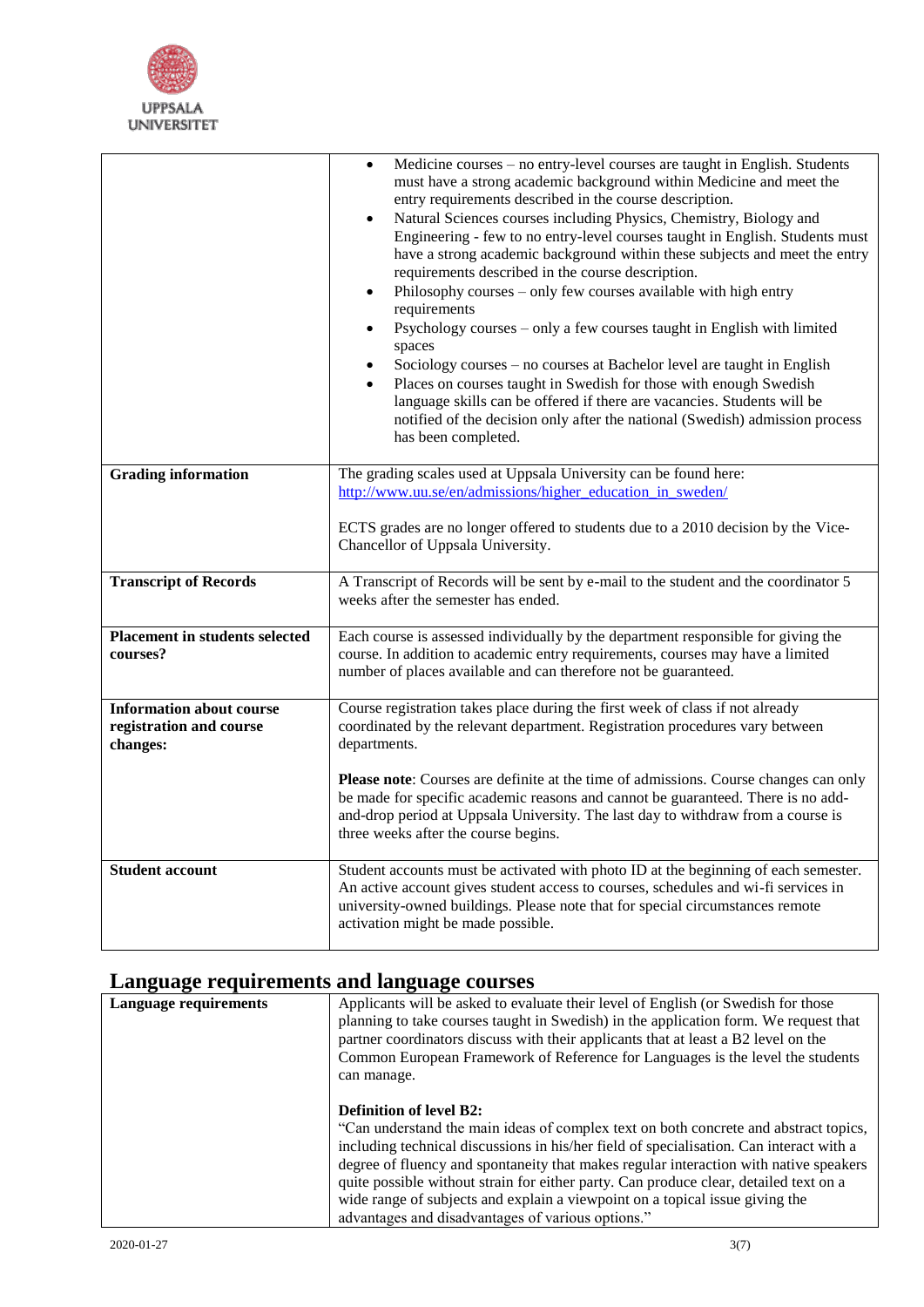

| <b>Basic Swedish Language course</b> | Basic Swedish language courses run part time and as evening classes, throughout<br>both semesters and are worth 7.5 credits. There are several levels available<br>depending on Swedish language skills, for more information please visit:<br>http://www.nordiska.uu.se/admissions/courses/swedish/basic/<br>Students may apply to take Basic Swedish in the course selection module of the<br>online application. No classes take place after mid-December. |
|--------------------------------------|---------------------------------------------------------------------------------------------------------------------------------------------------------------------------------------------------------------------------------------------------------------------------------------------------------------------------------------------------------------------------------------------------------------------------------------------------------------|
| <b>Intensive Basic Swedish (IBS)</b> | An Intensive Basic Swedish Summer Course (in Uppsala only), worth 7.5 credits,                                                                                                                                                                                                                                                                                                                                                                                |
|                                      | runs for 4 weeks in August prior to the start of the official autumn term.:                                                                                                                                                                                                                                                                                                                                                                                   |
|                                      | http://www.nordiska.uu.se/admissions/courses/swedish/basic/intensive/                                                                                                                                                                                                                                                                                                                                                                                         |
|                                      |                                                                                                                                                                                                                                                                                                                                                                                                                                                               |
|                                      | Admissions: students must add this course in their course selection when they apply                                                                                                                                                                                                                                                                                                                                                                           |
|                                      | for exchange studies. Given available space and the student passing IBS, this course<br>can be combined with a higher level Basic Swedish course later in the semester.                                                                                                                                                                                                                                                                                       |
|                                      |                                                                                                                                                                                                                                                                                                                                                                                                                                                               |
|                                      | Housing for IBS students: students who have been offered accommodation through<br>the Housing Office will get an extended Housing contract and will be able to move<br>into their rooms at course start.                                                                                                                                                                                                                                                      |
|                                      | IBS and the Basic Swedish course are free of charge for exchange students.                                                                                                                                                                                                                                                                                                                                                                                    |
| <b>English language assistance:</b>  | Students are required to have sufficient knowledge of English upon arrival.                                                                                                                                                                                                                                                                                                                                                                                   |
|                                      | Complementary English language workshops and/or courses are offered at Uppsala<br>University but not for academic credits. The language courses in the link below are<br>free of charge for exchange students but places are not guaranteed:<br>http://www.sprakverkstaden.uu.se/?languageId=1                                                                                                                                                                |
|                                      |                                                                                                                                                                                                                                                                                                                                                                                                                                                               |

#### **Accommodation**

| Application for housing and                           | Students apply for housing between the following dates:                                                                                                                                                                                                                                                                                                                                  |
|-------------------------------------------------------|------------------------------------------------------------------------------------------------------------------------------------------------------------------------------------------------------------------------------------------------------------------------------------------------------------------------------------------------------------------------------------------|
| online application link:                              | For autumn semester: $15 - 31$ May<br>For spring semester: $15 - 30$ November<br>The link to the housing application will be sent out to students in a separate email<br>prior to the application period opening.<br>The Housing Office process the online applications for housing in Uppsala and<br>Visby. Offers are made at the beginning of June for the autumn semester and at the |
|                                                       | beginning of December for the spring semester. An ACTIVE RESPONSE from the<br>applicant is <b>REQUIRED</b> .<br>Please note that students should apply for housing as soon as the housing application<br>period opens, even if they have not yet received their Certificate of Acceptance.<br>Applying for housing is not binding but accepting an offer is a binding contract.          |
| Is accommodation guaranteed<br>for exchange students? | Housing is not guaranteed, but accommodation is offered for exchange students<br>based on the following conditions:<br>1. The exchange agreement is relatively well balanced with regard to<br>incoming/outgoing students.<br>2. The application for housing in Uppsala is submitted on time and the student has                                                                         |
| Housing options available:                            | accepted the offer by the deadline specified in the housing offer.<br>There are various housing options available, please refer to the Housing Office's<br>website www.housingoffice.se for more information.                                                                                                                                                                            |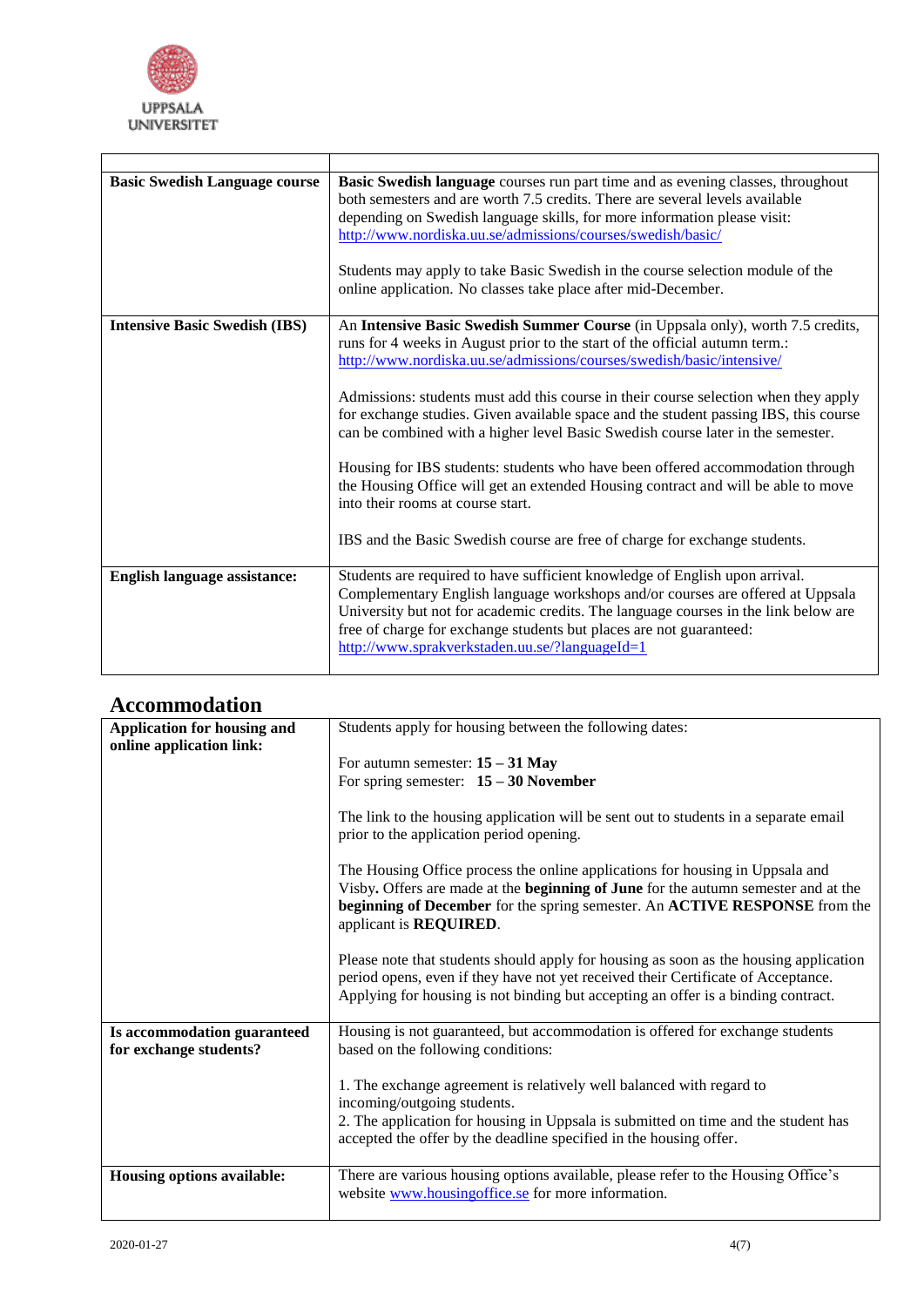

|                    | For Campus Gotland students, please check for housing options in Visby at<br>http://gotlandsstudentbostad.se/en/ |
|--------------------|------------------------------------------------------------------------------------------------------------------|
| Meal plan options: | None. Student housing only offers cooking facilities in shared kitchens.                                         |

## **Financial Requirements and Resident Permits**

| Are exchange students required<br>to obtain a student visa or<br>residence permit? | <b>Non-EU/EES citizens:</b><br>All non-EU/EES citizens need to apply for a residence permit to stay longer than 90<br>days in Sweden.<br>The Swedish Migration Agency requires non EU/EES students to be accepted to<br>full-time studies. Full-time study means 30 higher education points per term.<br>Uppsala University will send a <b>Certificate of Acceptance</b> by e-mail for each student<br>in need of it. The Certificate of Acceptance is necessary in order to apply for a |
|------------------------------------------------------------------------------------|------------------------------------------------------------------------------------------------------------------------------------------------------------------------------------------------------------------------------------------------------------------------------------------------------------------------------------------------------------------------------------------------------------------------------------------------------------------------------------------|
|                                                                                    | visa/residence permit. Further information can be found here:<br>www.migrationsverket.se/info/start_en.html<br>More details will be sent with the Certificate of Acceptance by late May for the<br>autumn semester and late November for the spring semester.<br><b>Please note:</b> Non-EU/EES citizens currently studying in another country covered by<br>the Schengen agreement still have to apply for a residence permit before their<br>arrival in Sweden.                        |
| Are exchange students with<br>residence permits allowed to<br>work in Sweden?      | Yes, both on- and off-campus, unlimited hours. However, it is very difficult to find<br>work for non-Swedish speakers in such a large university town.                                                                                                                                                                                                                                                                                                                                   |
| <b>Information about supporting</b><br>financial documentation:                    | For non-EU/EES citizens the Swedish Migration Board requires that applicants<br>support their visa/residence permit application with proof of sufficient funds,<br>currently a minimum of SEK 8,568/month of study for the entire duration of stay.                                                                                                                                                                                                                                      |

## **Medical Insurance**

| Are exchange students required | No, all exchange students are automatically covered by an insurance policy taken by                                                                                                                                                          |
|--------------------------------|----------------------------------------------------------------------------------------------------------------------------------------------------------------------------------------------------------------------------------------------|
| to purchase a compulsory       | Uppsala University, Student IN, covering emergency medical care (for non-EU/EES                                                                                                                                                              |
| insurance plan?                | citizens), liability coverage up to 3 million SEK, legal coverage and accident                                                                                                                                                               |
|                                | insurance. No purchase is necessary for the student. For full details about the                                                                                                                                                              |
|                                | Student IN insurance, please visit:                                                                                                                                                                                                          |
|                                | https://www.kammarkollegiet.se/engelska/start/all-services/insurance-for-foreign-                                                                                                                                                            |
|                                | visitors/student-insurance/exchange-students-in-sweden                                                                                                                                                                                       |
|                                |                                                                                                                                                                                                                                              |
|                                | <b>Please note:</b> Students IN does NOT cover pre-existing medical conditions or trips<br>outside Sweden. Students should read the terms and conditions and determine<br>whether they need to purchase additional private health insurance. |
| Other insurance information    | <b>EU/EES</b> citizens                                                                                                                                                                                                                       |
| that students should be aware  | EU students must bring their European Health Insurance Card for medical                                                                                                                                                                      |
| of?                            | insurance:                                                                                                                                                                                                                                   |
|                                | https://ec.europa.eu/social/main.jsp?catId=857&intPageId=1304&langId=en                                                                                                                                                                      |
|                                |                                                                                                                                                                                                                                              |
|                                |                                                                                                                                                                                                                                              |

## **Student Services and Student Life**

| What services can be expected   | Support for reading and writing difficulties/dyslexia, mental disorders,             |
|---------------------------------|--------------------------------------------------------------------------------------|
| for students with disabilities? | neuropsychiatric disorders, hearing impairment, visual impairment, physical          |
|                                 | disabilities or chronic illnesses can be provided. To receive support, students must |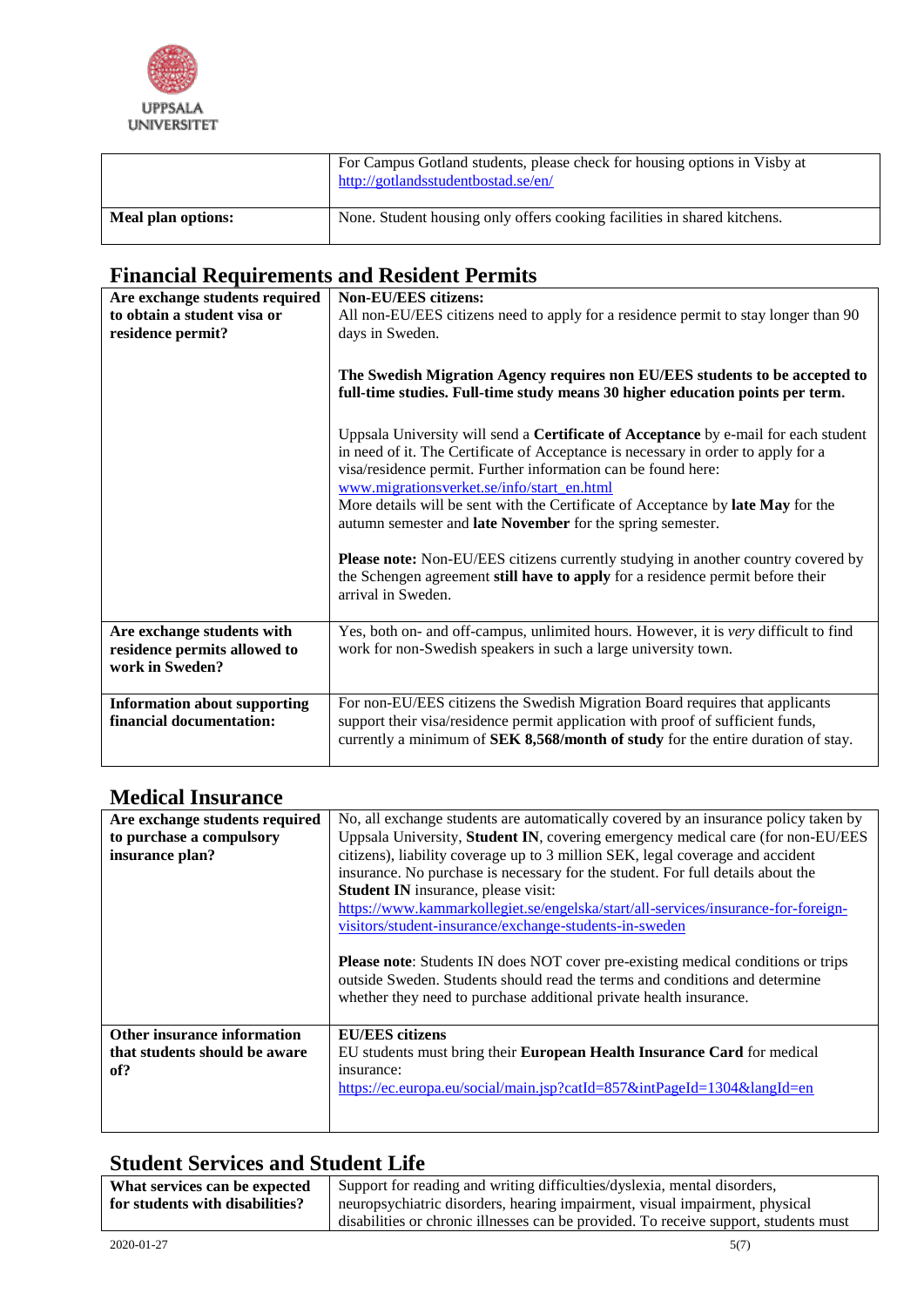

|                                                              | provide evidence of disability directly to the Uppsala University's disability<br>coordinators.                                                                                                                                                                                                                                                                                                                                                                                                                |
|--------------------------------------------------------------|----------------------------------------------------------------------------------------------------------------------------------------------------------------------------------------------------------------------------------------------------------------------------------------------------------------------------------------------------------------------------------------------------------------------------------------------------------------------------------------------------------------|
|                                                              |                                                                                                                                                                                                                                                                                                                                                                                                                                                                                                                |
|                                                              | The type of support students can receive is directly related to their education and<br>based on their needs. Support is planned in collaboration with the student. For<br>students requiring support, please contact one of Uppsala University's disability<br>coordinators directly after applying for exchange studies:<br>Campus Uppsala: samordnare@uadm.uu.se<br>Campus Gotland: studenthalsan@campusgotland.uu.se<br>For more details:<br>http://www.uu.se/en/students/support-and-services/disabilities |
| <b>Student Health Service:</b>                               | The Student Health Service is a team of specialists: psychologists, counsellors and a                                                                                                                                                                                                                                                                                                                                                                                                                          |
|                                                              | doctor, all with a focus on student-related mental health issues. They offer individual<br>consultations and arrange workshops on issues such as how to handle stress. The<br>Student Health Service in Uppsala also has a <i>light room</i> to help students handle the<br>darkness of the Swedish winter.<br>For more details:<br>http://www.uu.se/en/students/support-and-services/health-care/                                                                                                             |
|                                                              |                                                                                                                                                                                                                                                                                                                                                                                                                                                                                                                |
| <b>Orientation Programme and</b><br>recommended arrival days | An Orientation Programme is arranged prior to each semester start and provides<br>students with information about all kinds of facilities and activities they need in order<br>to make the most of their stay in Uppsala. In addition, a free bus service from<br>Stockholm Arlanda airport to Uppsala University's Welcome Center is arranged<br>during the official Arrival Days.                                                                                                                            |
|                                                              | The entire program with more details, will be posted prior to each term and is<br>updated continuously here: www.uu.se/welcome                                                                                                                                                                                                                                                                                                                                                                                 |
| <b>Student Social Life</b>                                   | For more details about student social activities:                                                                                                                                                                                                                                                                                                                                                                                                                                                              |
|                                                              | https://uppsalastudent.com/en/                                                                                                                                                                                                                                                                                                                                                                                                                                                                                 |
|                                                              | At Campus Uppsala a voluntary student union and 'nation' (student association) fee<br>is charged, currently approximately SEK 380 per semester.<br>At Campus Gotland the fee is SEK 150 per semester.                                                                                                                                                                                                                                                                                                          |
| <b>Buddy programme</b>                                       | For information about getting assigned a Buddy (through Uppsala Student Union):                                                                                                                                                                                                                                                                                                                                                                                                                                |
|                                                              | https://www.uskar.se/international-students<br>For the autumn semester, the application usually opens in late May and closes in                                                                                                                                                                                                                                                                                                                                                                                |
|                                                              | mid-June.                                                                                                                                                                                                                                                                                                                                                                                                                                                                                                      |
|                                                              | For the spring semester, the application usually opens in late October and closes in<br>mid-November                                                                                                                                                                                                                                                                                                                                                                                                           |
|                                                              | For more details, please contact: <b>buddy@us.uu.se</b>                                                                                                                                                                                                                                                                                                                                                                                                                                                        |
| Other relevant information for                               | <b>Answering your questions</b>                                                                                                                                                                                                                                                                                                                                                                                                                                                                                |
| exchange students                                            | Please consult our FAQ to find the answer to your question:                                                                                                                                                                                                                                                                                                                                                                                                                                                    |
|                                                              | https://www.uu.se/en/admissions/exchange/faq-for-exchange-students/<br>Visit Study in Sweden for more information on cost of living and much more:                                                                                                                                                                                                                                                                                                                                                             |
|                                                              | https://studyinsweden.se/life-in-sweden/cost-of-living/                                                                                                                                                                                                                                                                                                                                                                                                                                                        |
|                                                              | <b>Campus Uppsala:</b>                                                                                                                                                                                                                                                                                                                                                                                                                                                                                         |
|                                                              | All about life in Uppsala as an exchange student with important and useful                                                                                                                                                                                                                                                                                                                                                                                                                                     |
|                                                              | information on arriving and getting settled, as well as everyday life in Uppsala from<br>a student perspective can be found here: http://www.uu.se/en/admissions/student-life/                                                                                                                                                                                                                                                                                                                                 |
|                                                              |                                                                                                                                                                                                                                                                                                                                                                                                                                                                                                                |
|                                                              | Several short YouTube-films on "Study-Life-Enjoy at UU" are available here:<br>https://www.uu.se/en/                                                                                                                                                                                                                                                                                                                                                                                                           |
|                                                              | <b>Campus Gotland in Visby, Gotland:</b>                                                                                                                                                                                                                                                                                                                                                                                                                                                                       |
|                                                              | All about life on Gotland as an exchange student with important and useful                                                                                                                                                                                                                                                                                                                                                                                                                                     |